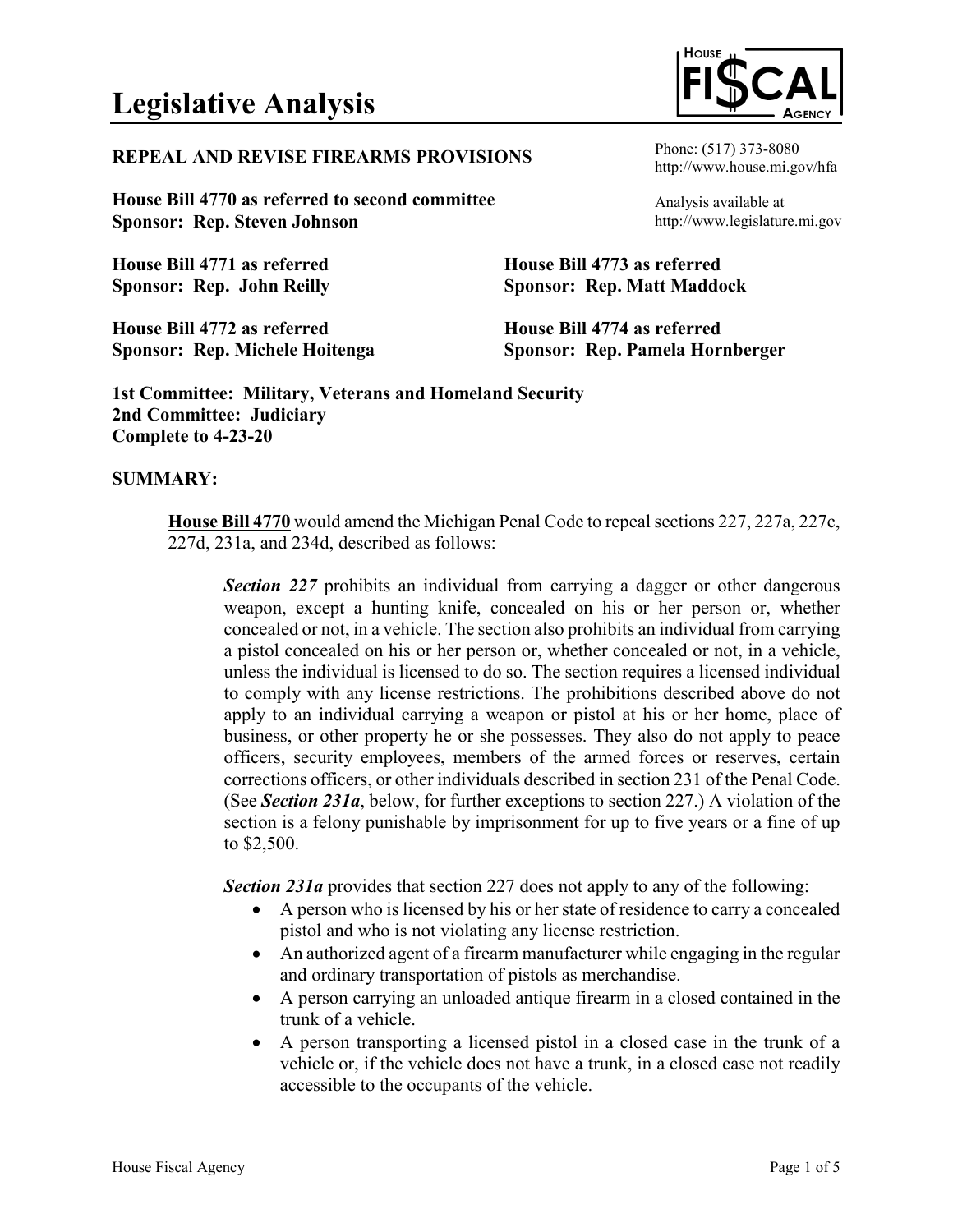*Section 227a* prohibits an individual who is licensed to carry a pistol for his or her job from having a pistol in his or her possession when not actually on the job for which he or she is licensed. The section does not apply to peace officers, railroad police officers, or members of the armed forces or if the individual has the pistol at his or her home or other property he or she possesses. The section also does not apply to the individual while carrying his or her pistol unloaded to or from work. A violation of the section is a felony punishable by imprisonment for up to four years or a fine of up to \$5,000, or both.<sup>[1](#page-1-0)</sup>

**Section 227c** prohibits a person from transporting or possessing a loaded firearm (other than a pistol) in a sailboat, motor vehicle, aircraft, motorboat, or any other vehicle propelled by mechanical means. The prohibition also applies to loaded pneumatic gun that expels a metallic BB or metallic pellet greater than .177 caliber. The prohibition does not apply to peace officers, security employees, members of the armed forces or reserves, certain corrections officers, or other individuals described in section 231 of the Penal Code. A violation of the section is a misdemeanor punishable by imprisonment for up to two years or a fine of not more than \$2,500, or both.

*Section 227d* prohibits a person from transporting or possessing a firearm (other than a pistol) or a pneumatic gun that expels a metallic BB or metallic pellet greater than .177 caliber in a motor vehicle or any self-propelled vehicle unless the firearm or gun is unloaded and at least one of the following: taken down, enclosed in a case, carried in the trunk of a vehicle, or inaccessible from the interior of the vehicle. The prohibition does not apply to peace officers, security employees, members of the armed forces or reserves, certain corrections officers, or other individuals described in section 231 of the Penal Code. A violation of the section is a misdemeanor punishable by imprisonment by up to 90 days or a fine of not more than \$100, or both.

*Section 234d* prohibits a person from possessing a firearm on the premises of any of the following:

- A bank, credit union, or other depository financial institution or its affiliates.
- A church or other house of religious worship.
- A court.
- A theater.
- A sports arena.
- A day care center.
- A hospital.
- An establishment that is licensed under the Liquor Control Code.

The prohibition does not apply to a peace officer, a person licensed to carry a concealed person in any state, a person who has the permission of the owner of the entity, or the owner or a person engaged by the owner if the firearm possession is

<span id="page-1-0"></span><sup>&</sup>lt;sup>1</sup> See MCL 750.503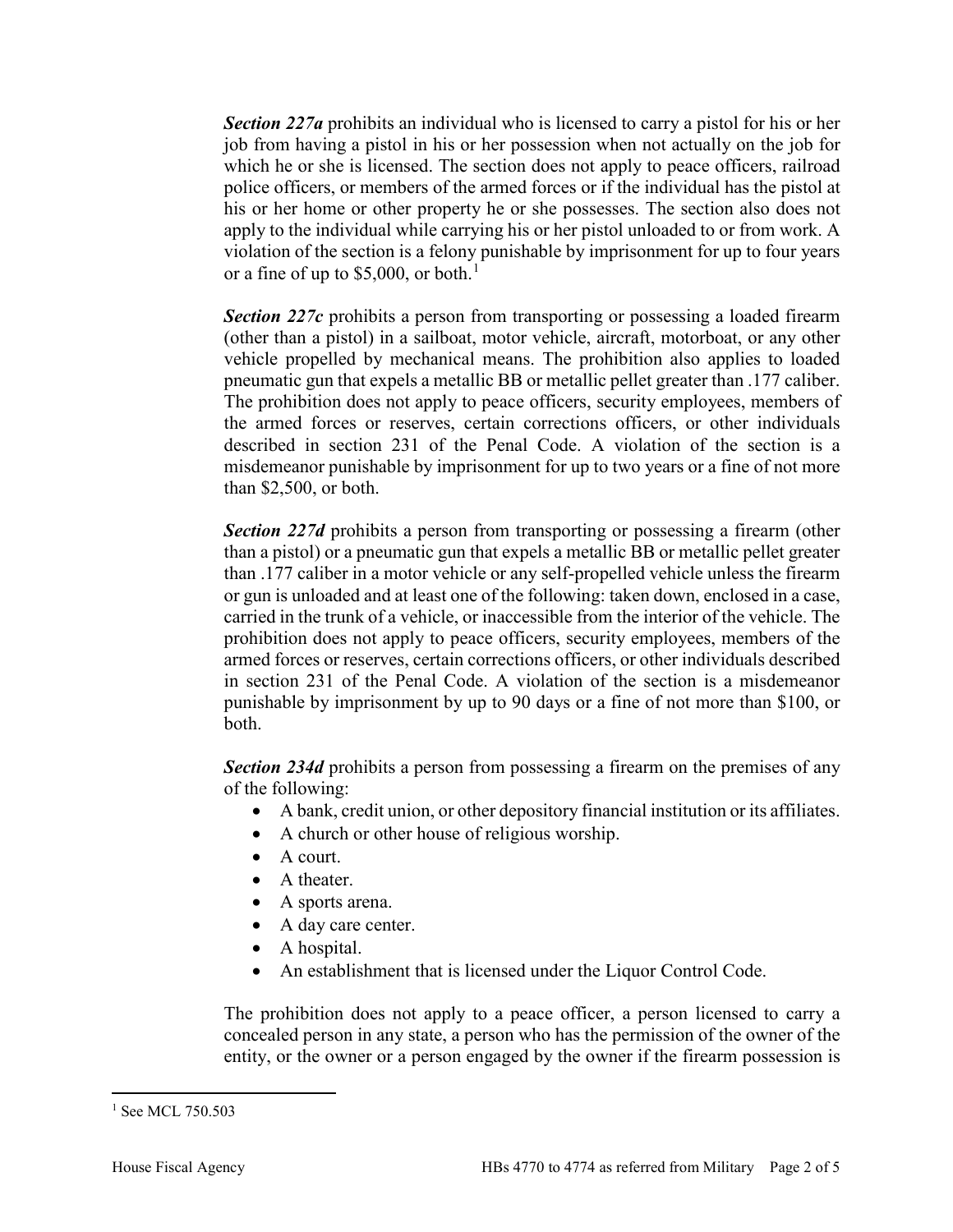to provide security for the entity. A violation of the section is a misdemeanor punishable by imprisonment for up to 90 days or a fine of up to \$100, or both.

The bill would also make changes to citations in the Penal Code that would be necessitated by the repeal of the above sections.

MCL 750.231 and 750.237a; repealed MCL 750.227 et seq.

**House Bill 4771** would amend 1927 PA 372, also known as the handgun licensure act.

Currently, an individual must obtain a license under the act before he or she can purchase, carry, possess, or transport a pistol in this state. The bill would remove the requirement to be licensed to carry, possess, or transport a pistol; the license would still be required to purchase a pistol.

Currently, among other requirements, an applicant for a license to carry a concealed pistol must not have been convicted of certain specified misdemeanor violations within the eight years preceding the date of his or her application. The bill would remove from the list violation of sections 227c and 234d of the Penal Code, which HB 4770 would repeal. The bill would also change the reference to a violation of section 226a of the Penal Code, which was repealed by 2017 PA 96, to a violation of former section 226a. [Section 226a pertained to switchblades.]

Currently, with some exceptions, an individual who is licensed under the act to carry a concealed pistol, or who is exempt from needing such a license, is prohibited from carrying a concealed pistol on the premises of any of the following:

- A school or school property.
- A public or private child care center, day care center, child caring institution, or child placing agency.
- A sports arena or stadium.
- A bar or tavern.
- A church or other place of worship unless the presiding officials allow it.
- An entertainment facility with a seating capacity of 2,500 or more.
- A hospital.
- A dormitory or classroom of a community college, college, or university.

The bill would remove all of the above except the prohibition concerning school or school property.

The bill would also remove a provision that currently requires a person who brings a pistol into the state and who is on leave from active duty or has been discharged from active duty to obtain a license for the pistol within 30 days after his or her arrival in this state.

Additionally, the bill would revise cross-references to sections that HB 4770 would repeal.

MCL 28.422 et seq.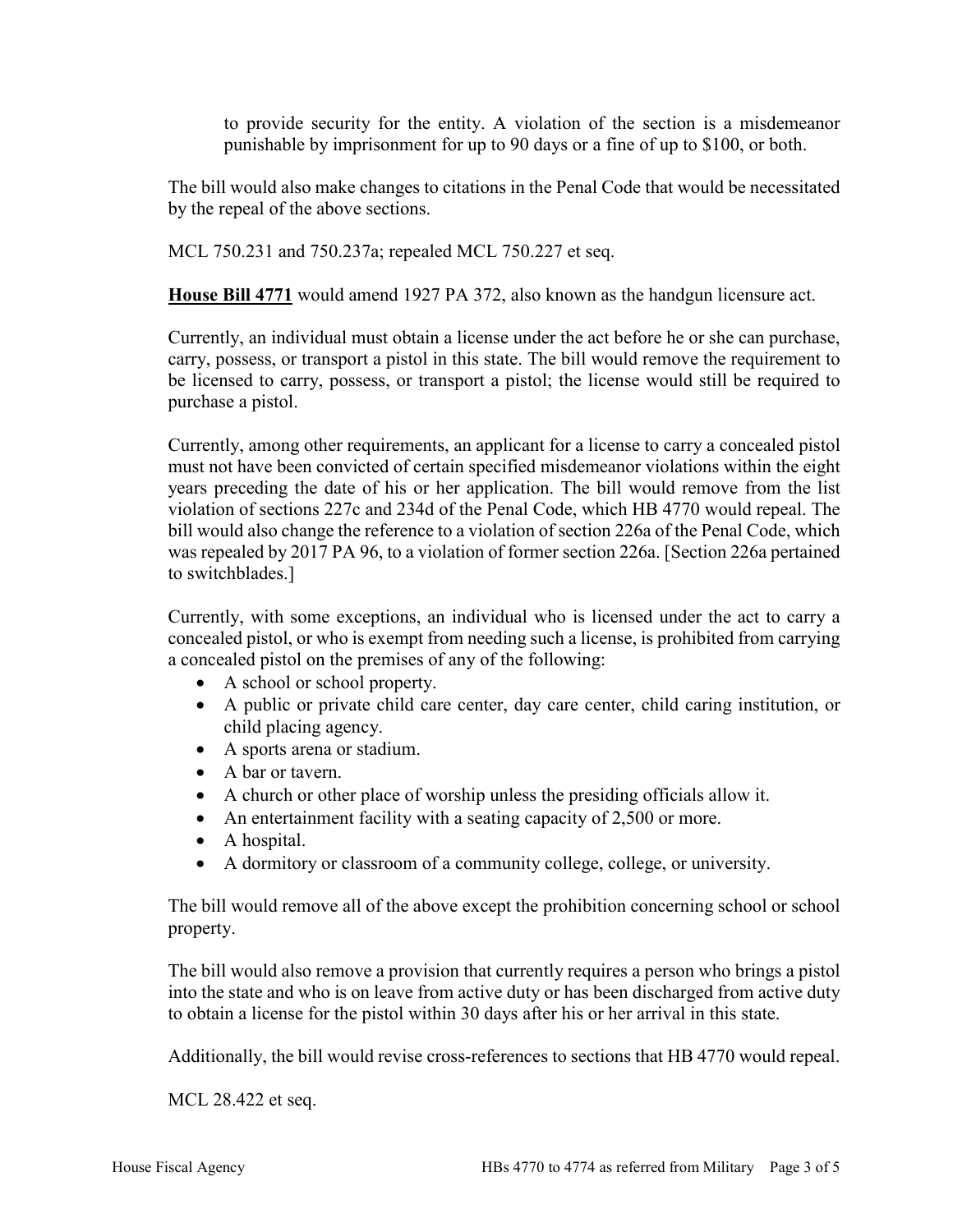**House Bill 4772** would amend the Natural Resources and Environmental Protection Act (NREPA). NREPA currently stipulates that the act itself or a rule or order of the Department of Natural Resources (DNR) or the Natural Resources Commission cannot be construed to prohibit an individual from transporting a pistol or carrying a loaded pistol, whether concealed or not, if any of the following apply:

- The individual has a license to carry a concealed pistol.
- The individual is exempt under 1927 PA 372 from needing to obtain a concealed pistol.
- The individual is carrying the pistol without a concealed pistol license in accordance with section 227, 227a, or 231a of the Michigan Penal Code. [These sections would be repealed by HB 4771; see above.]
- The individual is carrying the pistol without a concealed pistol license in accordance with section 231 of the Penal Code, which specifies individuals (such as peace officers and members of the armed forces) to whom specified firearm provisions of the Penal Code do not apply.

The bill would remove the above exceptions and stipulate that NREPA or a rule or order of the department or commission does not prohibit an individual from transporting a pistol or carrying a loaded pistol, whether concealed or not.

MCL 324.43510

**House Bill 4773** would amend the Code of Criminal Procedure to remove from sentencing provisions references to sections that would be repealed by HB 4770 and to make a crossreference change that would be necessitated by HB 4771.

MCL 769.12 et seq.

**House Bill 4774** would amend the Corrections Code to remove a reference to a section that would be repealed by HB 4770 from provisions concerning parole eligibility.

#### MCL 791.233b

House Bills 4771 through 4774 are tie-barred to HB 4770, which means that they could not take effect unless HB 4770 were also enacted

#### **FISCAL IMPACT:**

**House Bill 4770** would have an indeterminate fiscal impact. Depending on the number of people who would no longer be charged under provisions of the bill, the bill would result in decreased costs for the state and for local units of government. Reduced felony charges would result in reduced costs related to the state correctional system and reduced misdemeanor charges would result in reduced costs related to county jails and/or local misdemeanor probation supervision. In fiscal year 2 018, the average cost of prison incarceration in a state facility was roughly \$38,000 per prisoner, a figure that includes various fixed administrative and operational costs. State costs for parole and felony probation supervision averaged about \$3,700 per supervised offender in the same year. These costs are financed with state general fund/general purpose revenue. The costs of